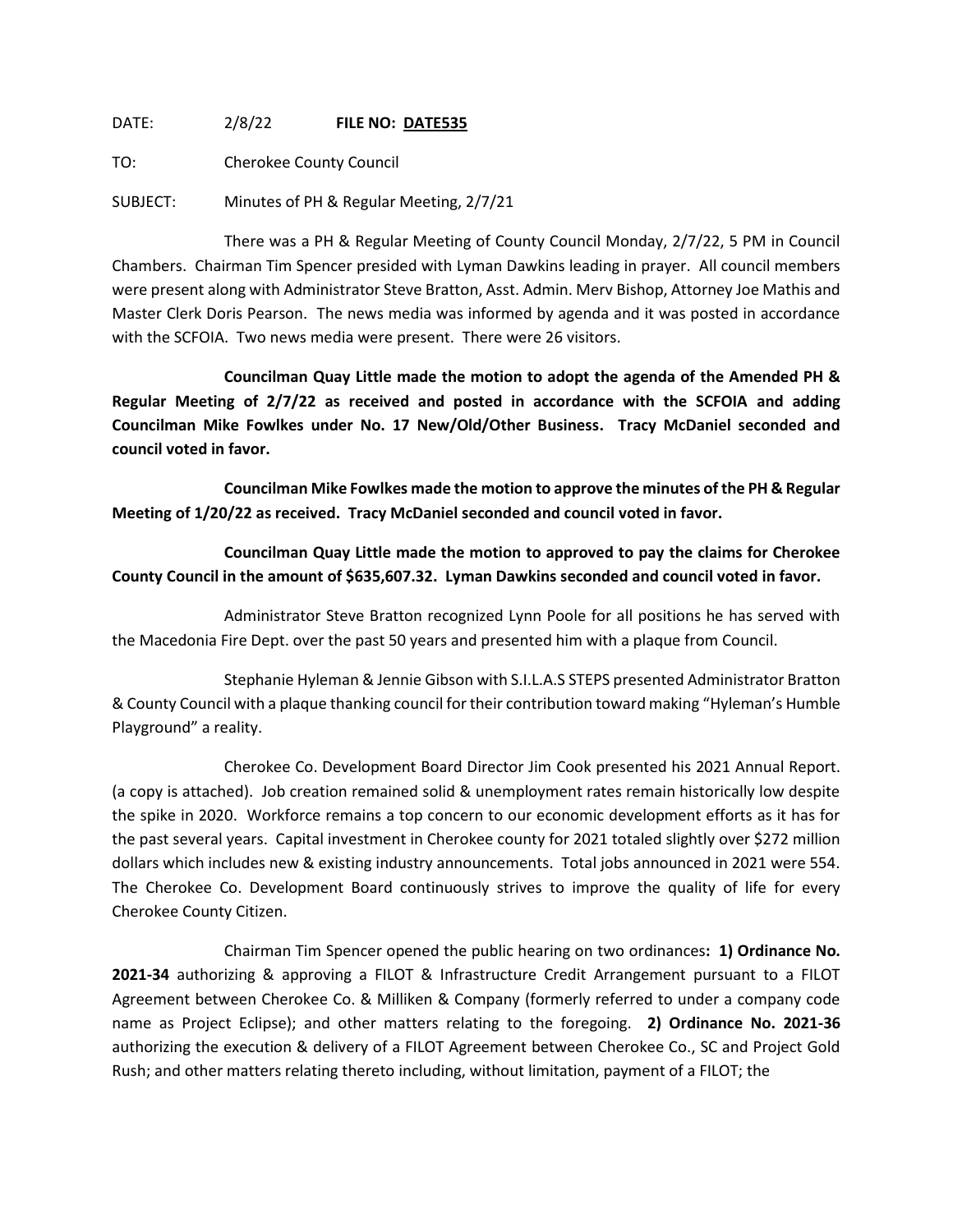## Page 2 – Minutes of PH & Regular Meeting, 2/7/22

authorization of a Special Source Revenue Credit; the placement of the Project in a Joint County Industrial Business Park; and related matters. No one was present to speak and the public hearings were closed.

**Councilman Tracy McDaniel made the motion to adopt the 3 rd Reading of Ordinance No. 2021- 34 authorizing a FILOT & Infrastructure Credit Arrangement pursuant to a FILOT Agreement between Cherokee Co., SC and Project Eclipse, a company code name for a Delaware Corp.; and other matters relating to the foregoing. Quay Little seconded and council voted in favor.** Administrator Steve Bratton announced that this is an expansion for Milliken Co. that will invest around \$35 million and create 75 new jobs.

**Councilman Quay Little made the motion to adopt the 3rd Reading of Ordinance No. 2021-36 authorizing the Execution & Delivery of a FILOT Agreement between Cherokee Co., SC and Project Gold Rush; and other matters relating thereto including, without limitation, payment of a FILOT; the authorization of a Special Source Revenue Credit; the placement of the Project in a Joint County Industrial & Business Park; and related matters. Lyman Dawkins seconded and council voted in favor.**  Administrator Bratton announced that Project Gold Rush is Somnus Mattress International LLC and will invest \$13 million to create 55 new jobs and is located in Blacksburg in the old TNS Building.

**Councilman Quay Little made the motion to adopt 2nd Reading of Ordinance No. 2022-01 adopting a Redistricting Plan for Cherokee County Council redefining the Seven Single-Member Council Districts reapportioned as to population in accordance with the 2020 Federal Decennial Census and applicable laws and requirements. Lyman Dawkins seconded and council voted in favor.** Administrator Steve Bratton stated that we have put out on our web page an entire page dedicated to the redistricting process so the public can see the exact process we are going through. We have links to all proposed and existing council maps. We will hold the public hearing &  $3<sup>rd</sup>/Final$  Reading for this at our next Regular Meeting. There are two very small changes that take place with this reading vs the  $1<sup>st</sup>$  reading. This doesn't affect any population but the RFA wanted us to clean up a couple small blocks.

**PWC Chairman Tracy McDaniel made the motion coming from the committee to award RFP 2022-08 Roll Out Carts for SWC Dept. to Rehrig for their bid price of \$62.10/cart. Mike Fowlkes seconded and council voted in favor.**

**PWC Chairman Tracy McDaniel made the motion coming from the committee to allow Administration to put Cherokee County's name on a Heil PT 1000-20YD 2023 Freightliner M2-106 Cab/Chassis Rear Loader at a purchase price of \$177,900 for Carolina Environmental Systems, Inc. to hold for Administration to purchase this 2023 Freightliner Truck when the new fiscal year budget 22/23 has been approved; subject to Attorney Mathis checking to see if Administration is complying with the Purchasing Procurement Policy. Quay Little seconded and council voted in favor.**

**Councilman Lyman Dawkins made the motion for council to go into Executive Session at 5:39 PM pursuant to Section 30-4-70(a)(2) discussion of negotiations incident to proposed contractual arrangements. David Smith seconded and council voted in favor.**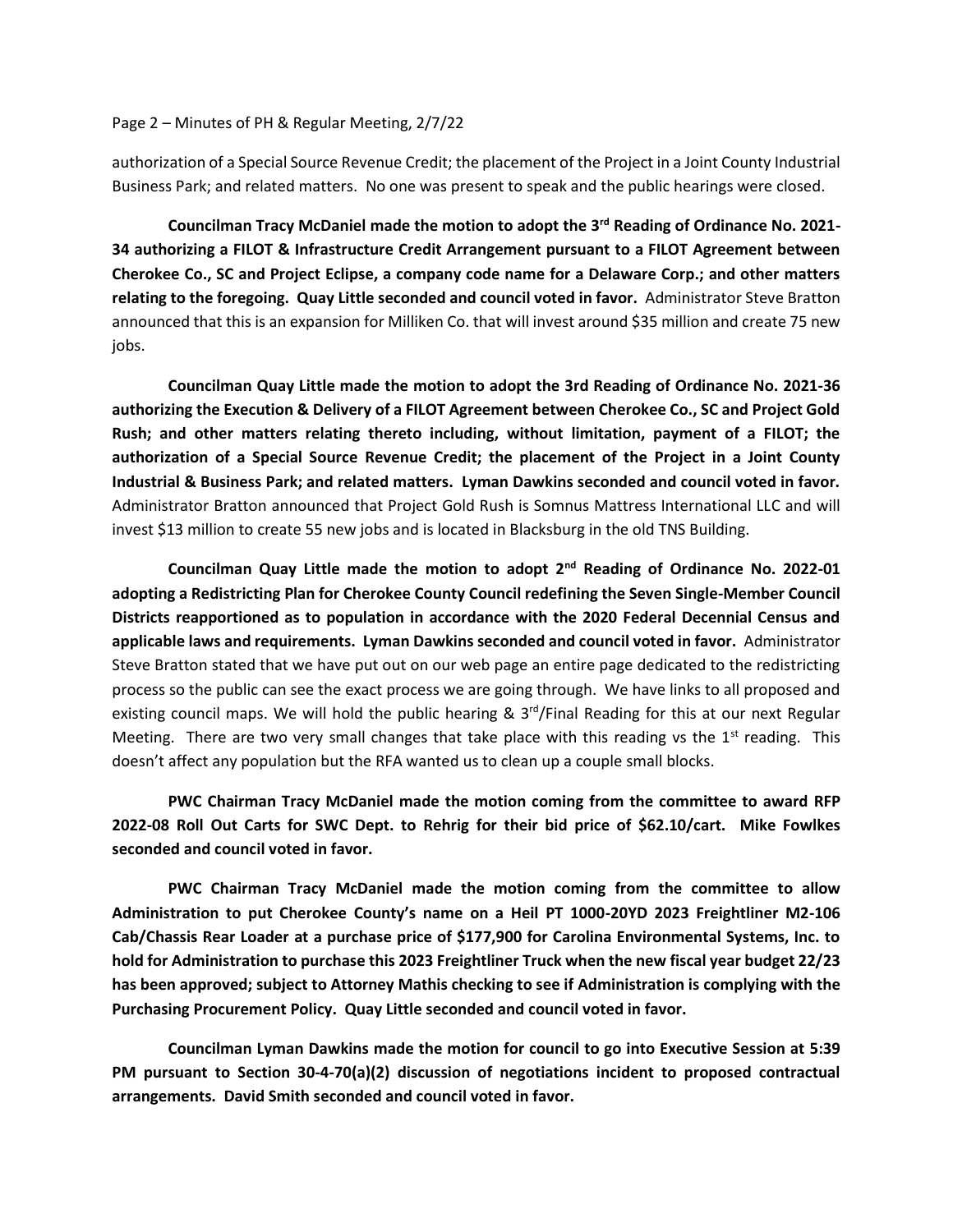Page 3 - Minutes of PH & Regular Meeting, 2/7/22

**Councilman Quay Little made the motion for council to come out of Executive Session and enter back into the Regular Meeting at 6:00 PM. Mike Fowlkes seconded and council voted in favor**. Attorney Joe Mathis reported that no vote or action was taken during Executive Session.

**Action taken from Executive Session: Councilman Tracy McDaniel made the motion to allow Administrator Bratton to sign & enter into a one-year agreement with the Palladian Group to provide grant writing, public affairs and marketing services for our county. Mike Fowlkes seconded and council voted in favor.**

Attorney Joe Mathis stated at your last meeting 1/20/22 several public hearings & ordinances were voted on. If you recall that week, we had an ice storm and the PH & Regular Meeting was scheduled for 1/18/22 but because of the storm was rescheduled for 1/20/22. It was brought to our attention that the public notices that went out for those ordinances was sited that the public hearing &  $3<sup>rd</sup>$  Reading would be held 1/18/22 and as a result of the rescheduling, the public notices & agenda was not sited for 1/20/22. As a precaution we are asking council to take action to reschedule the corrected notice for a number of ordinances to consider them tonight and will be followed up by final action at your 3/7/22 scheduled meeting.

**Councilman Quay Little made the motion for another public hearing to be posted for reconsideration of 3rd Reading of Ordinance No. 2021-30 to amend the agreement for development for Joint Co. Industrial Park by & between Spartanburg & Cherokee County, SC, so as to include additional property in Spartanburg Co. as part of the Joint Co. Industrial Park & other matters relating thereto. David Smith seconded and council voted in favor.** 

**Councilman David Smith made the motion to table 3rd Reading of Ordinance No. 2021-30 until the Regular Meeting of 3/7/22. Quay Little seconded and council voted in favor.**

**Councilman Lyman Dawkins made the motion for another public hearing to be posted for reconsideration of 3rd Reading of Ordinance No. 2021-31 to amend the Agreement for Development for Joint Co. Industrial Park by & between Spartanburg & Cherokee Counties, SC, so as to include additional property in Spartanburg County as part of the joint County Industrial Park, and other matters relating thereto. Quay Little seconded and council voted in favor.**

**Councilman Lyman Dawkins made the motion to table 3rd Reading of Ordinance No. 2021-31 until the Regular Meeting of 3/7/22. Mike Fowlkes seconded and council voted in favor.**

**Councilman Quay Little made the motion for another public hearing to be posted for reconsideration of 3rd Reading of Ordinance No. 2021-32 authorizing (a) the execution & delivery of a FILOT Agreement by & between Cherokee Co., SC, and Project Herbie with respect to certain economic development property in the county, whereby such property will be subject to certain payments in Lieu of Taxes, including the provision of certain Special Source Credits; (b) the County to create a Multi-**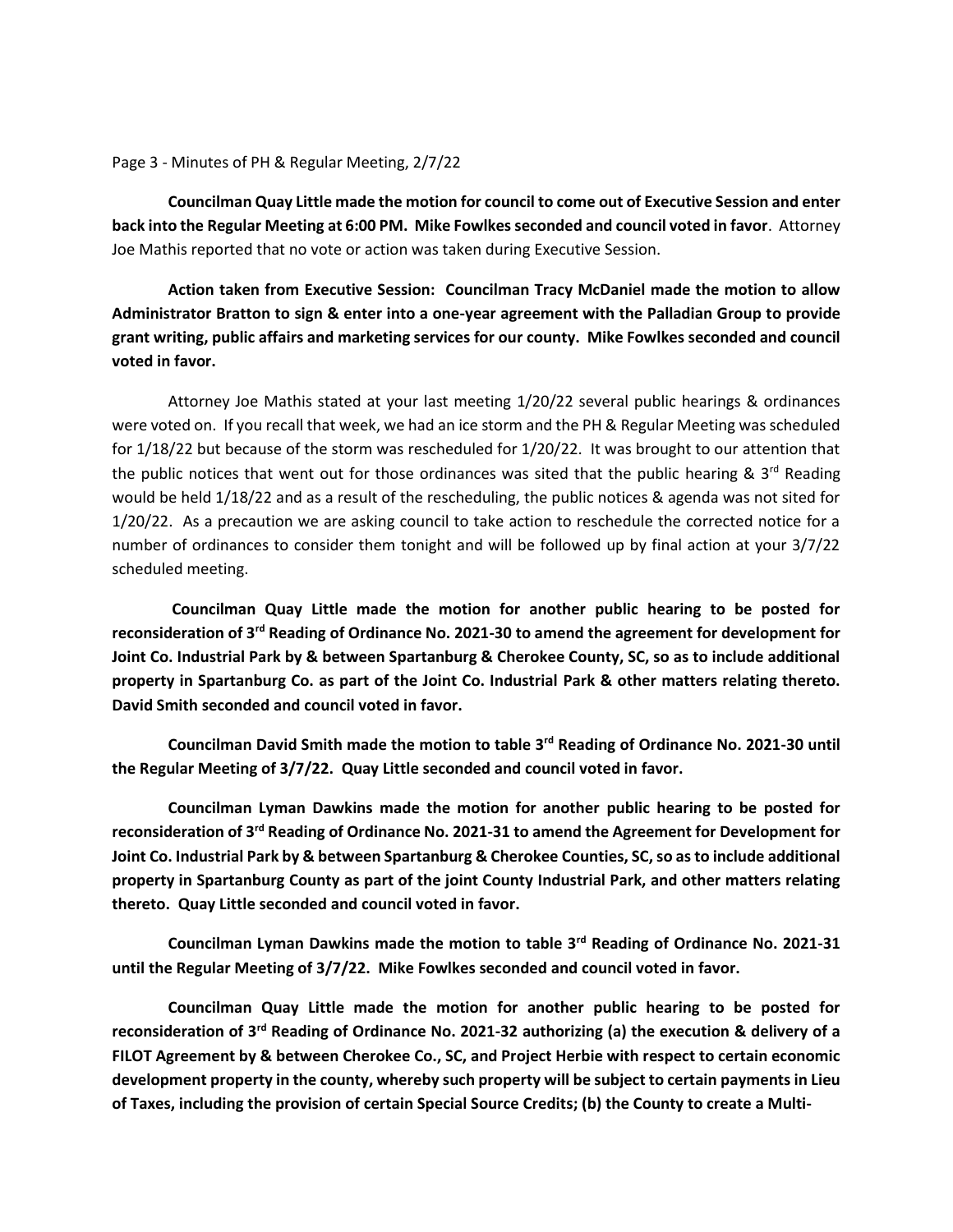Page 4 of the PH & Regular Meeting of 2/7/22

**County Industrial/Business Park with Spartanburg County, SC, and designate the property to be owned by Project Herbie as Multi-County Park Property; and (c) other related matters. Lyman Dawkins seconded and council voted in favor.**

**Councilman Quay Little made the motion to table 3rd Reading of Ordinance No. 2021-32 until the Regular Meeting of 3/7/22. Lyman Dawkins seconded and council voted in favor.**

**Councilman Quay Little made the motion for another public hearing to be posted for reconsideration of 3rd Reading of Ordinance No. 2021-33 authorizing the execution & delivery of a FILOT Agreement by & between Cherokee Co., SC and Bericap, LLC with respect to Certain Economic Development Property in the County, whereby such property will be subject to certain payments in Lieu of Taxes, including the provision of Certain Special Source Credits; and other matters related thereto. David Smith seconded and council voted in favor.**

**Councilman Quay Little made the motion to table 3rd Reading of Ordinance No. 2021-33 until the Regular Meeting of 3/7/22. Lyman Dawkins seconded and council voted in favor.**

**Councilman Lyman Dawkins made the motion for another public hearing to be posted for reconsideration of 3rd Reading of Ordinance No. 2021-35 authorizing the purchase of real property. David Smith seconded and council voted in favor with Quay Little abstaining from voting due to a conflict of interest. Motion carried.**

**Councilman David Smith made the motion to table 3rd Reading of Ordinance No. 2021-35 until the Regular Meeting of 3/7/22. Lyman Dawkins seconded and council voted in favor with Quay Little abstaining from voting due to a conflict of interest. Motion carried.**

**Councilman Quay Little made the motion for another public hearing to be posted for reconsideration of 3rd Reading of Ordinance No. 2021-37 authorizing the execution & delivery of a FILOT Agreement by & between Cherokee Co., SC, Baker Street Acquisitions, LLC and Apollo Acquisitions LLC, previously known to the county as "Project Paint", with respect to certain economic development property in the County, whereby such property will be subject to certain payments in lieu of taxes, will be designated as being in a Multi-County Industrial Park, and will be eligible to receive Certain Tax Credits; authorizing the execution & delivery of a Multi-County Industrial & Business Park Agreement with Spartanburg County to include such Economic Development Property; and other matters related thereto. Mike Fowlkes seconded and council voted in favor.**

**Councilman Quay Little made the motion to table 3rd Reading of Ordinance No. 2021-37 until the Regular Meeting of 3/7/22. Lyman Dawkins seconded and council voted in favor.**

Administrator Steve Bratton announced that Feb. 25, 2022, will be our county's 125<sup>th</sup> Anniversary/Birthday. Administration is asking permission to start making plans for a giant birthday party here on our grounds on the evening for Friday, 2/25/22, 4 to 6 PM. We will put graphics out on social media & papers; inflatables, free hot chocolate, birthday cupcakes, popcorn machine, a magician, balloon